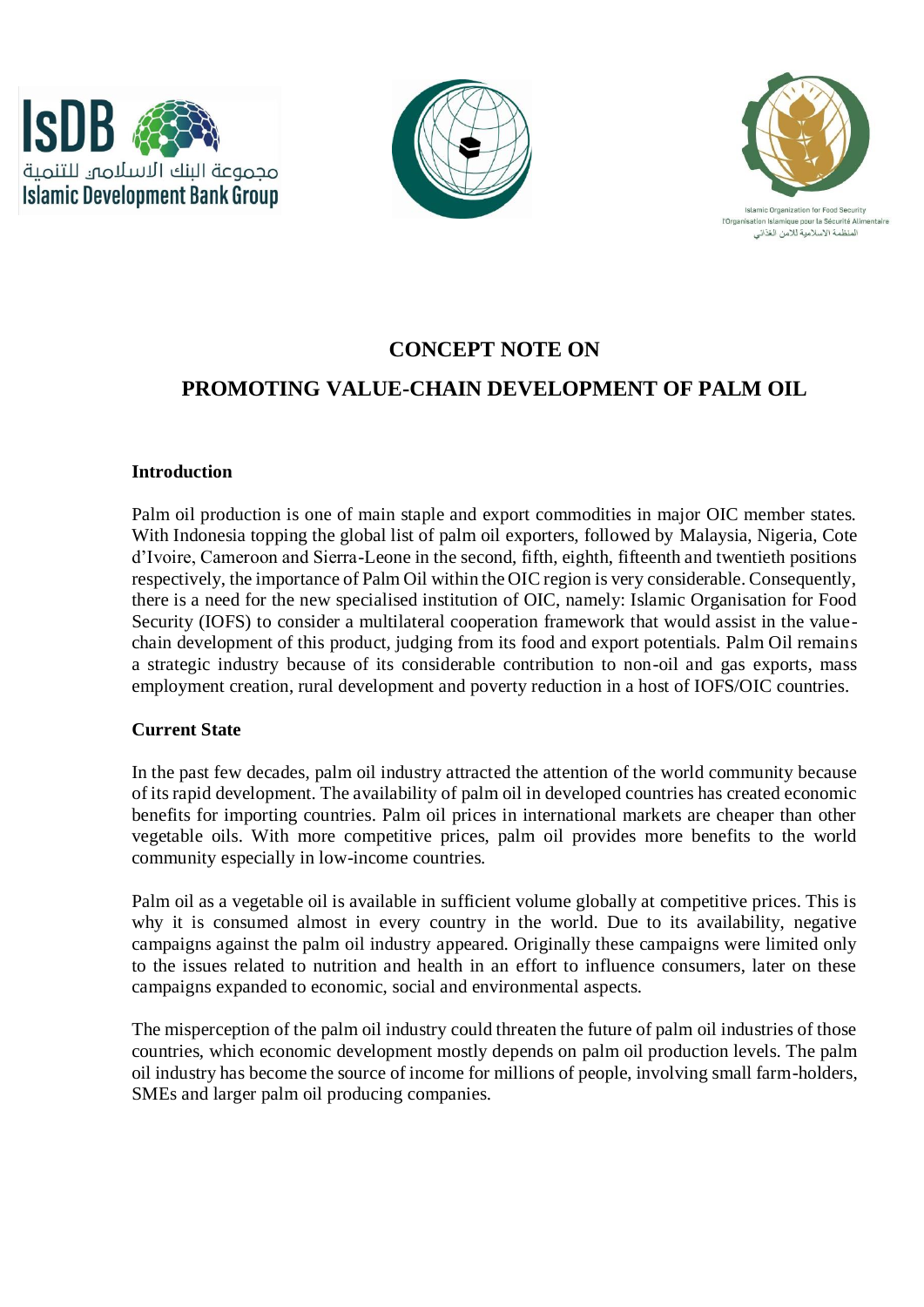## **Comparison of the productivity of various crops producing vegetable oil**

| No.                      | Crops     | Productivity<br>(ton/ha/year) |
|--------------------------|-----------|-------------------------------|
|                          | Palm oil  | 4.27                          |
| $\overline{2}$           | Rapeseed  | 0.69                          |
| 3                        | Sunflower | 0.52                          |
| $\overline{4}$           | Peanut    | 0.45                          |
| 5                        | Soybean   | 0.45                          |
| 6                        | Coconut   | 0.34                          |
| $\overline{\phantom{0}}$ | Cotton    | 0.19                          |

#### *Source: Oil World (2008) oil world statistics ISTA Mielke GmBh Hamburg*

The productivity of palm oil is eight-ten times higher than the productivity of other vegetable oils. Thus, with less land, palm oil plantations can produce more vegetable oil. The vegetable oil productivity data also reveal that oil palm plantations are the most efficient crops in converting solar energy into vegetable oils.

Because of this difference in oil productivity per hectare, there has been a major change in the share of palm oil and soybean oil production in the world vegetable market (see Figure below)



*Changes in production shares of four major global vegetable oils (USDA 2017)*

As the table shows, the share of palm oil increased from 22 percent in 1965 to 40 percent in 2016, while the share of soybean oil fell from 59 percent to 33 percent in the same period. Thus, it is quite obvious that the share of palm oil in the world's vegetable oil production is not due to the large size of palm oil plantations but due to higher pam oil productivity than other vegetable oilproducing plants.

## **Advantages**

According to various studies, diesel fuel replacement with palm biodiesel will reduce greenhouse emissions from diesel engines by 50-60 percent.

Palm oil as a vegetable oil is available in sufficient volume globally at competitive prices. This is why it is consumed almost in every country in the world. Due to its availability, negative campaigns against the palm oil especially in terms of its nutritional properties appeared.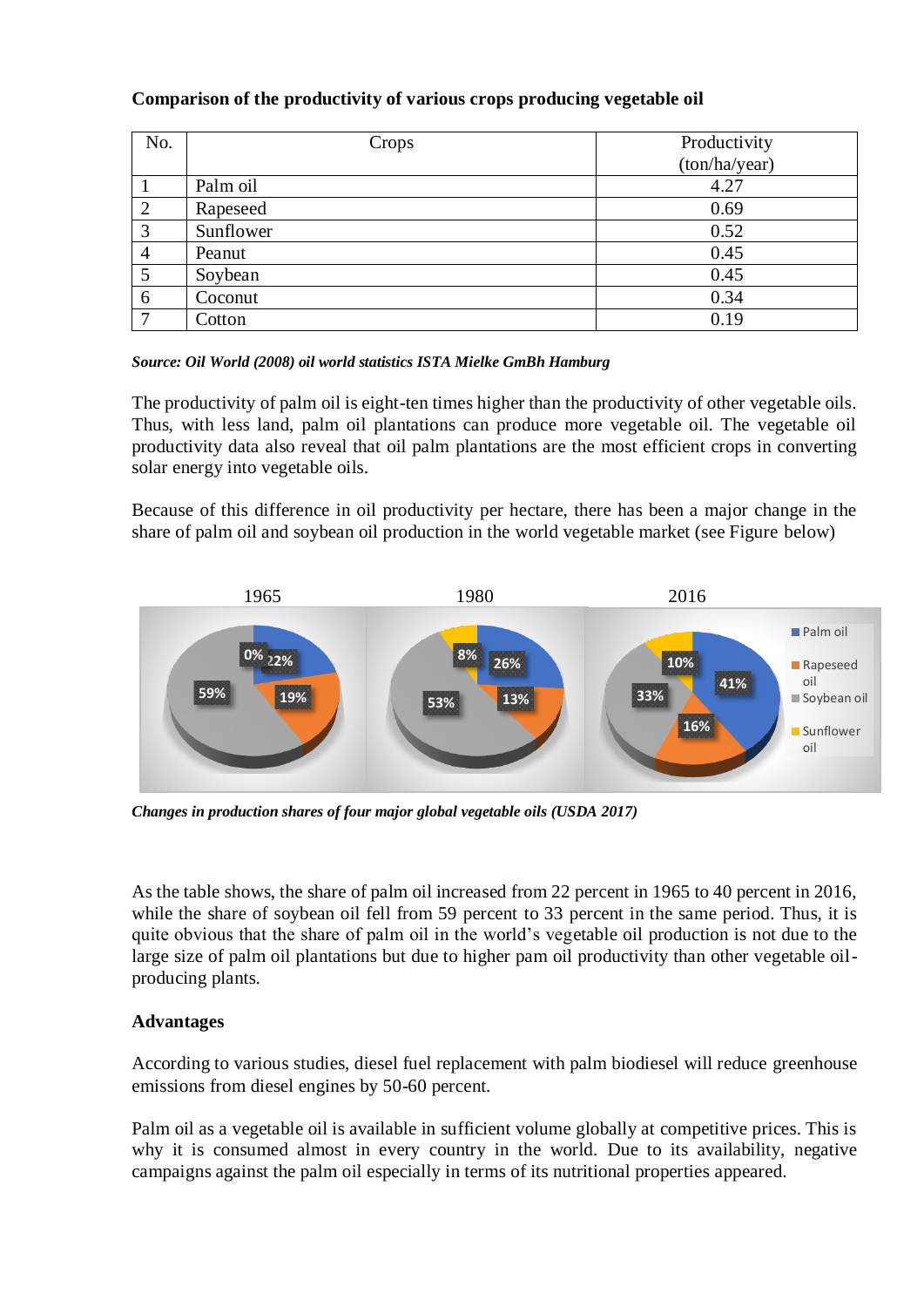According to nutritionists, palm oil contains a stable proportion of saturated fatty acid and unsaturated fatty acid. The fatty acid composition of palm oil is saturated fatty acid that consists of 44 percent palmitic acid, 5 percent stearic fatty acid and monounsaturated fatty acid (MUFA) that consists of 10 percent linoleic fatty acid and 0.4 percent alpha linoleic fatty acid. As a whole, palm oil has the behavioural characteristics of monounsaturated oils (United States Department of Agriculture, 1979; Cottrell, 1991; Small, 1991; Choudburyet al., 1995; Kritchevsky et al., 2000; Ong and Goh, 2002; FAO, 2010; Hariyadi, 2010; GiriwonodanAndarwulan, 2016).

| No.            | Fatty acid               | % Total fatty acid |         |
|----------------|--------------------------|--------------------|---------|
|                |                          | Range              | Average |
|                | Lauric acid $(C12:0)$    | $0.1 - 1.0$        | 0.2     |
| 2              | Myristic acid $(C14:0)$  | 0.9 0 15           | 1.1     |
| 3              | Palmitic acid (C16:0)    | 41.8-45.8          | 44.0    |
| $\overline{4}$ | Palmitoleic acid (C16:1) | $0.1 - 0.3$        | 0.1     |
| 5 <sup>5</sup> | Stearic acid (C18:0)     | $4.2 - 5.1$        | 4.5     |
| 6              | Oleic acid (C18:1)       | 37.3-40.8          | 39.2    |
| 7              | Linoleic acid $(C18:2)$  | $9.1 - 11.0$       | 10.1    |
| 8              | Linolenic acid $(C18:3)$ | $0.0 - 0.6$        | 0.4     |
| 9              | Arakidonic acid (C20:0)  | $0.2 - 0.7$        | 0.4     |

## **Composition of fatty acid in palm oil**

#### *Source: Hariyadi*

According to the above table, palm oil has a stable composition of saturated fatty acid and unsaturated fatty acid. Palm oil is not categorized as vegetable oil with the behavioral characteristics of saturated fatty acid. Instead, as a whole, it has the behavior of monosaturated oils.

#### **Recent Cooperation Activities in the Palm-Oil Sector**

The launch of the Malaysia Capacity-Building Programme for OIC Countries (CBP4OICC) in 2005 saw a robust reverse linkage project in Sierra-Leone, whereby Malaysian technical expertise was deployed, with financial support from Islamic Development Bank (ISDB) for a Palm-Oil Plantation in Sierra-Leone.

This practical example of a triangular South-South Cooperation can be replicated through the establishment of a Plan of Action on the Development of the Palm Oil industry in IOFS/OIC member states, owing to its several advantages for food security, wealth creation and socioeconomic growth of the economies of member states.

Since commencement of its operations, the Director-General of Islamic Organisation for Food Security (IOFS), within his institution's mandate to ensure food security and protect important and strategic food products, held numerous meetings with high officials of Indonesian GAPKI, Malaysian Palm Oil Producer's Council, Malaysian Palm Oil Producers' Board and representatives of their Ministries to discuss the issues of negative impact of increasing tariff and non-tariff barriers to importation of palm oil and its products to the EU countries, and minimize the effects of ongoing negative propaganda against the food quality of palm oil. To this end, IOFS also participated in a local oil-fat consumers' seminar and examined modalities for intra-regional action with the Malaysian Palm Oil Produces' Council.